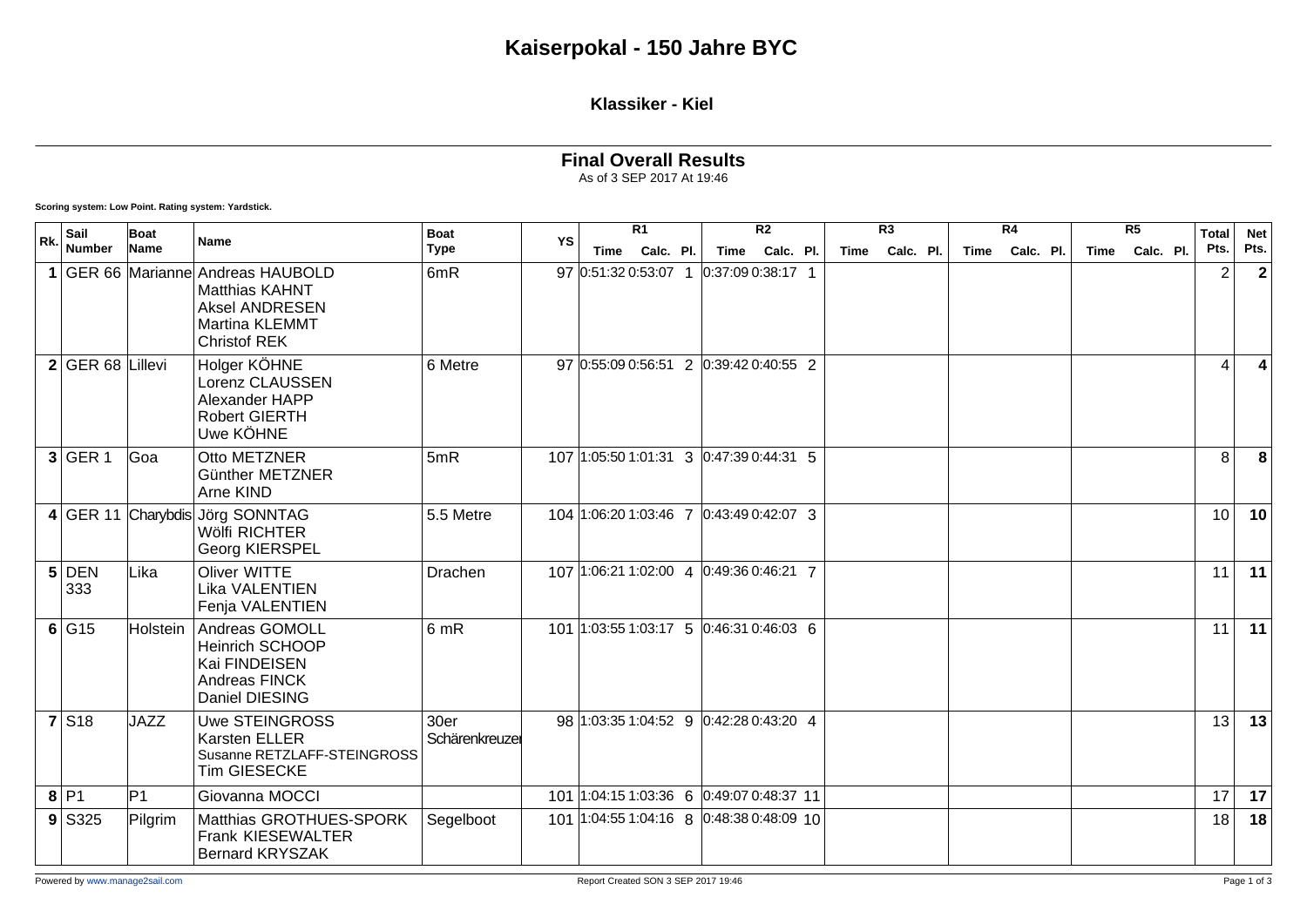**Klassiker - Kiel**

|     |                       |                 |                                                                                                                     |                                        |     | <b>Final Overall Results</b><br>As of 3 SEP 2017 At 19:46 |                                  |                                      |                                |                         |                      |                    |
|-----|-----------------------|-----------------|---------------------------------------------------------------------------------------------------------------------|----------------------------------------|-----|-----------------------------------------------------------|----------------------------------|--------------------------------------|--------------------------------|-------------------------|----------------------|--------------------|
| Rk. | Sail<br><b>Number</b> | Boat<br>Name    | <b>Name</b>                                                                                                         | <b>Boat</b><br><b>Type</b>             | YS  | R1<br>Time Calc. Pl.                                      | R <sub>2</sub><br>Time Calc. Pl. | $\overline{R3}$<br>Calc. Pl.<br>Time | R4<br>Calc. Pl.<br><b>Time</b> | R5<br>Calc. Pl.<br>Time | <b>Total</b><br>Pts. | <b>Net</b><br>Pts. |
|     | $10$ SWE<br>334       | Ramona          | <b>Christian SCHNEIDER</b><br>Mark KRÜGER<br>Jonathan LARSEN                                                        | 22 sqm<br>Skerry<br>Cruiser            |     | 101 1:05:42 1:05:02 11 0:48:10 0:47:41 8                  |                                  |                                      |                                |                         | 19                   | 19                 |
|     | 11 NK 49              | Rapsodi         | Günter WOLBER<br>Martina KORF-WOLBER                                                                                | Nordischer<br>Kreuzer                  |     | 112 1:12:44 1:04:56 10 0:53:40 0:47:55 9                  |                                  |                                      |                                |                         | 19                   | 19                 |
|     | $12$ S237             | Trickson        | Tim COUGHLIN<br>Karsten HÖNIG<br><b>Thomas EBRECHT</b>                                                              | <b>SK22</b>                            |     | 101 1:06:14 1:05:34 14 0:49:42 0:49:12 12                 |                                  |                                      |                                |                         | 26                   | 26                 |
|     | $13$ GER<br>299       |                 | Tintomara Rolf SCHAEFER<br>Joerg RECKHENRICH<br>Heiko PRADE                                                         | 22 sqm<br><b>Skerry</b><br>Cruiser     |     | 101 1:06:04 1:05:24 13 0:50:35 0:50:04 13                 |                                  |                                      |                                |                         | 26                   | 26                 |
|     | $14$ A5               | Mardoll         | Dietrich WOLF                                                                                                       | 60qm<br>Nationaler<br>Kreuzer          |     | 102 1:06:29 1:05:10 12 0:52:25 0:51:23 15                 |                                  |                                      |                                |                         | 27                   | 27                 |
|     | 15 G6                 | <b>CLARA</b>    | <b>Holger WANKELMANN</b><br>Cristina BASTIAN                                                                        | 22er<br>Schärenkreuzer                 |     | 101 1:06:42 1:06:02 17 0:50:54 0:50:23 14                 |                                  |                                      |                                |                         | 31                   | 31                 |
|     | $16$ GER<br>114       | Boheme          | Paul STÜBECKE<br><b>Dirk BOGUMIL</b><br><b>Christian GUSCHKE</b>                                                    | 22 sqm<br>Skerry<br>Cruiser            |     | 101 1:06:16 1:05:36 15 0:53:23 0:52:51 18                 |                                  |                                      |                                |                         | 33                   | 33                 |
|     | $17$ S64              | Trione<br>SK 40 | Lars NEUBAUER<br>Uwe HÜBLER<br>Anika WOLFF<br>Thomas VOOTH                                                          | 40er<br>Schärenkreuzei<br><b>SK 40</b> |     | 95 1:03:46 1:07:07 18 0:49:24 0:52:00 16                  |                                  |                                      |                                |                         | 34                   | 34                 |
|     | $18$ GER<br>1123      |                 | RASMINE Hans-Hermann RÜGGESIEK<br><b>Gertie AKBAR</b><br><b>Christoph DOERFLER</b>                                  | Folkeboot                              |     | 112 1:13:43 1:05:49 16                                    | <b>DNF</b>                       |                                      |                                |                         | 39                   | 39                 |
|     | $19$ $V14$            | Pinguin         | <b>Martin PICHURA</b><br>Mathias SCHÜLLER<br>Ingrid TACKE<br>Magdalen PELZER<br>Anke FINNAH<br>Carsten Kenneth KUHR |                                        | 102 |                                                           | DNS0:53:49 0:52:45 17            |                                      |                                |                         | 40                   | 40                 |